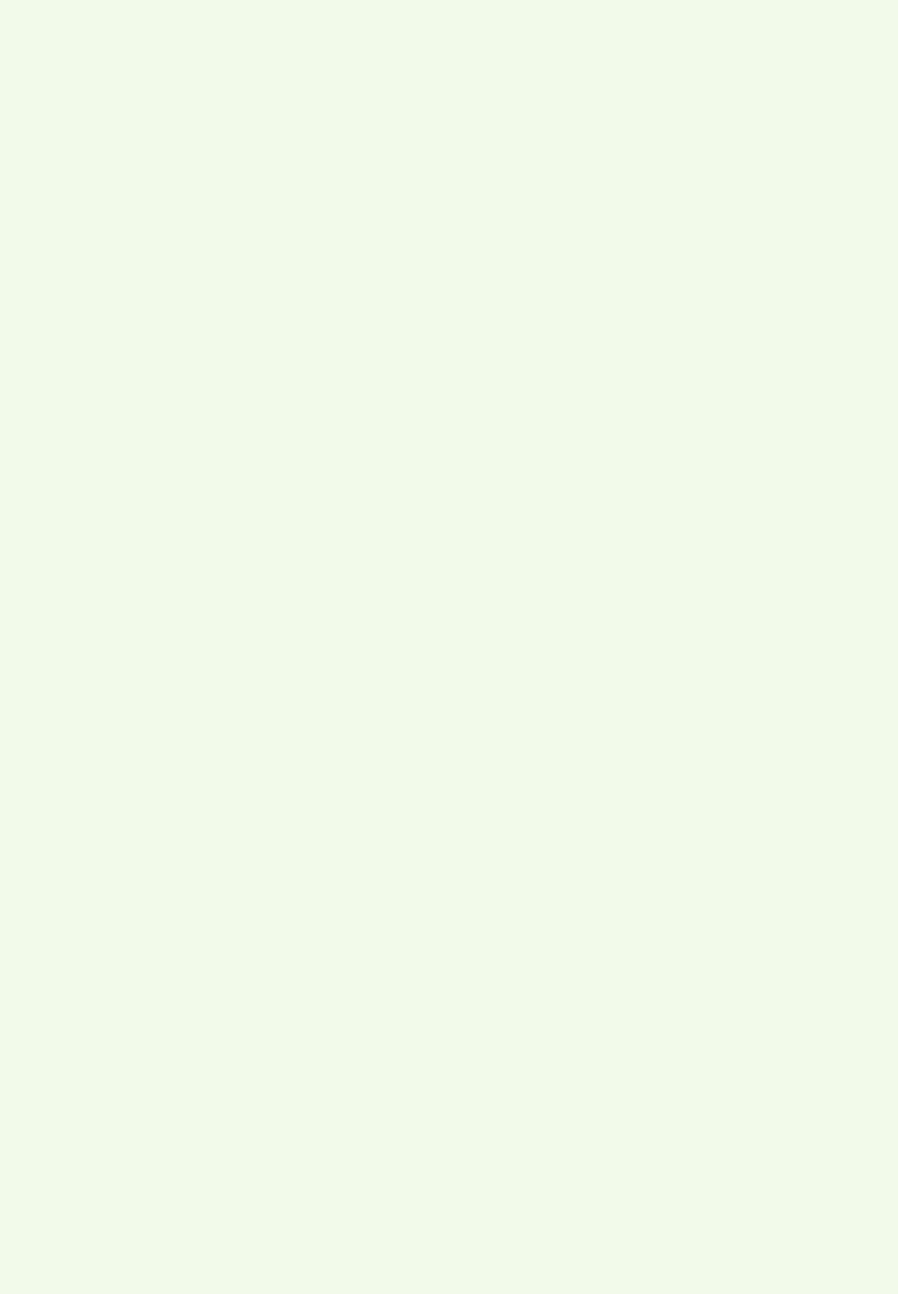# **CHAPTER-VI TAXES ON VEHICLES**

#### **6.1 Tax administration**

The Transport Department levies and collects taxes on vehicles in the State, in terms of the Motor Vehicles (MV) Act, 1988, Central Motor Vehicles (CMV) Rules, 1989, Bihar Motor Vehicle Taxation (BMVT) Act, 1994 and BMVT Rules, 1994. The Department is headed by the Principal Secretary at the Government level and by the State Transport Commissioner (STC) at the apex level of the Department. The STC is assisted by two Joint State Transport Commissioners at the headquarters. The State is divided into nine Regional Transport Authorities<sup>199</sup> (RTAs) and 38 District Transport Offices. Motor Vehicle Inspectors (MVIs) assist them. The main function of the RTAs is to issue road permits to the vehicles and the responsibility of registration of motor vehicles, levy and collection of taxes, fees and grant of driving licences are performed by the District Transport Officers (DTOs) in the State. The Department uses application software *SARATHI* for issue of driving licence and collection of fee and *VAHAN* for registration of vehicle and collection of road tax.

#### **6.2 Results of audit**

Audit test-checked the records of 16<sup>200</sup> out of 49 units of the Transport Department during 2019-20. Audit scrutiny revealed non/short levy of taxes, leviable taxes not realised from transport vehicles, and other irregularities involving  $\bar{\mathcal{A}}$ 492.22 crore in 343 cases as shown in **Table-6.1**.

| RESULTS OF AUGHT |                                                              |                       |               |
|------------------|--------------------------------------------------------------|-----------------------|---------------|
|                  |                                                              | $(\bar{z})$ in crore) |               |
| Sl.              | <b>Categories</b>                                            | No. of                | <b>Amount</b> |
| No.              |                                                              | observations          |               |
| 1.               | Non-levy and short levy of Motor vehicle (MV) taxes          | 14                    | 15.52         |
| 2.               | Non-levy and short levy of One Time Tax (OTT) from Three-    | 6                     | 0.40          |
|                  | wheelers                                                     |                       |               |
| 3.               | Non-levy and short levy of OTT from Tractors                 | 7                     | 11.87         |
| 4.               | Irregular excess realisation of learner's licence fee $\&$   | 17                    | 15.73         |
|                  | surcharge                                                    |                       |               |
| 5.               | Irregular realisation of fine from personalised vehicles for | 10                    | 1.52          |
|                  | belated payment of tax                                       |                       |               |
| 6.               | Loss of Government revenue due to non-realisation of testing | 15                    | 189.40        |
|                  | fee and fitness certificate fee                              |                       |               |
| 7.               | Non/Short realisation of trade tax                           | 14                    | 1.80          |
| 8.               | Other cases                                                  | 260                   | 255.98        |
|                  | <b>Total</b>                                                 | 343                   | 492.22        |

#### **Table-6.1 Results of Audit**

<sup>199</sup> *Bhagalpur, Darbhanga, Gaya, Munger, Muzaffarpur, Patna, Purnea, Saharsa and Saran (Chhapra).*

<sup>200</sup> *DTOs: Aurangabad, Begusarai, Bhagalpur, Darbhanga, East Champaran (Motihari), Gaya, Kaimur (Bhabhua), Muzaffarpur, Nalanda, Saran (Chhapra), Siwan and Vaishali; RTAs: Arwal, Muzaffarpur, Patna and Sheohar.*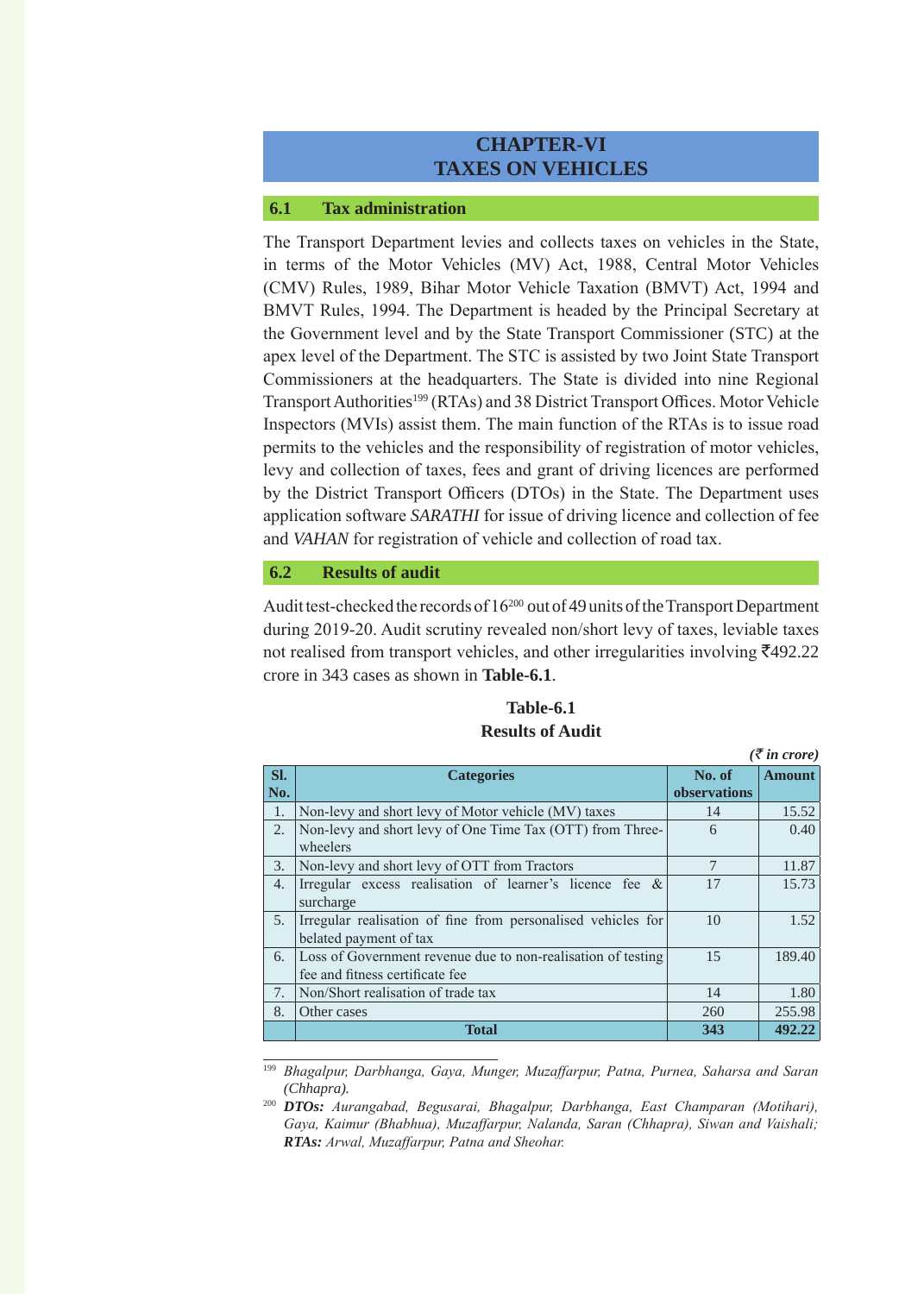The Department accepted short levy, short realisation and other deficiencies of `237.03 crore in 121 cases during April 2019 to March 2020 which were pointed out during 2019-20. The replies in respect of remaining cases of 2019- 20 and cases of earlier years were not received (August 2021).

# **6.3 Non-realisation of testing fee and fitness certificate fee due to nonrenewal of fitness certificate of vehicles**

**Concerned DTOs did not ensure renewal of fitness certificate of 22,684 vehicles during January 2017 and January 2020. This resulted in nonrealisation of** `**48.36 crore (testing fee of** `**96.74 lakh, renewal fee of** `**45.37 lakh and additional fee of** `**46.94 crore).**

Under Section 56 of MV Act, read with Rule 62 of CMV Rules, 1989 made there-under, a transport vehicle shall not be deemed to be validly registered unless it carries a certificate of fitness. A fitness certificate granted in respect of a newly registered transport vehicle is valid for two years and is required to be renewed every year on payment of the prescribed test fee of  $\overline{\xi}400$  for three-wheelers and light motor vehicles and  $\overline{600}$  for heavy vehicles w.e.f. 29 December 2016. In addition to this, renewal fee of  $\overline{2000}$  is also leviable for all categories of vehicles. In case of default, additional fee of fifty rupees for each day of delay was also leviable.

Audit examined (between June 2020 and April 2021) the owner, tax and fitness tables in *VAHAN* database in test-checked five DTOs<sup>201</sup> in respect of transport vehicles (three wheelers, LGV, Cab/taxi, E-rickshaw, Goods carriage, tractor and bus) and observed that 22,684 out of test-checked 47,717 vehicles plied between January 2017 and January 2020 without valid fitness certificate although the tax due was realised. Thus, government had to forgo revenue of  $\overline{5}48.36$ crore (testing fee of  $\overline{5}96.74$  lakh, renewal fee of  $\overline{5}45.37$  lakh and additional fee of `46.94 crore) as detailed in *Appendix-6.1***.**

In *VAHAN* software, information regarding expiry of fitness was available but DTO/MVI neither took any action nor furnished the list to Enforcement Wing for interception of the unfit vehicles. The DTOs neither initiated action to cancel the registration/permit of these vehicles whose fitness certificate had expired nor issued any notice to defaulting vehicle owners. Plying of such vehicles was fraught with the risk of public safety.

The DTOs replied (June 2020 to April 2021) that notice will be issued to vehicle owners and list of the defaulter vehicles would be intimated to the Enforcement Wing for needful.

As per availability of information regarding expiry of fitness of vehicles in *VAHAN* software, DTO/MVI should have taken requisite action to prevent plying of unfit vehicles on the road and augment revenue due from such vehicles on account of fitness renewal fee. Additionally, such vehicles pose both safety and

<sup>201</sup> *Gopalganj, Nawada, Patna, Rohtas and Saharsa*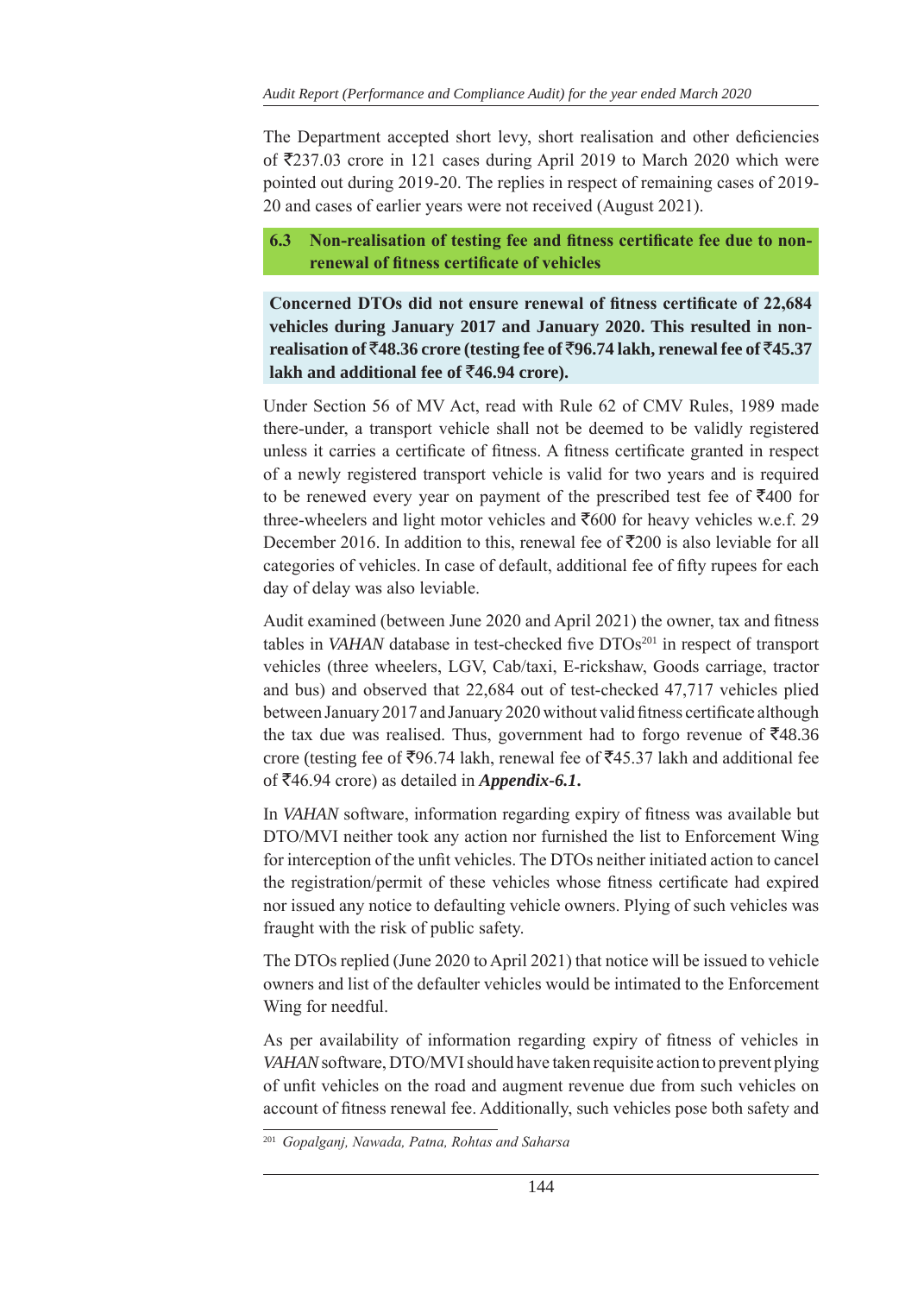environmental risks, which should have been mitigated timely by responsible authorities.

The matter was reported to the Government in August 2021, reply is awaited.

# **6.4 Non-realisation of Motor Vehicle Tax**

**Despite availability of information of non-payment of motor vehicle taxes by defaulter vehicle owners, the DTOs did not monitor or review tax table of** *VAHAN* **to generate tax defaulter list. As a result, no demand notice was issued by the DTOs to the tax defaulters and consequently tax of** `**17.97 crore remained unrealised.**

As per Section 5 and 9 of the BMVT Act, 1994, every owner of a registered commercial motor vehicle is required to pay their annual motor vehicle taxes to the taxing officer in whose jurisdiction the vehicle is registered. Further, Section 6A of the Act *ibid* provides for levy of road safety cess at the rate of one *per cent* of annual tax payable. The vehicle owner can pay the tax to the new taxing officer in case of change of residence/business, subject to the production of no objection certificate (NOC) from the previous taxing officer. Further, the taxing officer may exempt the vehicle owner from payment of tax. Rule 4(2) of the BMVT Rules provides that where tax of a vehicle remains unpaid for more than 15 days, the taxing officer may impose penalty at the rates ranging between 25 *per cent* to 200 *per cent* of tax due.

Audit scrutinised (between June 2020 and April 2021) defaulter, owner and tax tables in *VAHAN* database in 10 DTOs<sup>202</sup> and observed that annual/quarterly taxes were required to pay by 40,210 transport vehicles (registered between January 2005 and March 2020), out of which, owners of 5,389 transport vehicles did not pay their motor vehicle tax pertaining to the period between February 2016 and March 2020. In none of the cases, evidences such as change of address, surrender of RC or non-plying of vehicle in the jurisdiction of DTOs concerned was found on record.

Though, the information of non-payment of motor vehicle taxes by defaulter vehicle owners was available with the DTOs in *VAHAN* database, they did not monitor or review tax table of *VAHAN* to generate tax from defaulter list through MIS. As a result, concerned DTOs neither sent list of defaulter vehicles to Enforcement Wing nor they issued any demand notice to the tax defaulters. Consequently, tax and penalty of  $\bar{\tau}$ 17.97 crore (Road tax:  $\bar{\tau}$ 5.97 crore, Road Safety Cess:  $\overline{55.97}$  lakh and penalty:  $\overline{511.94}$  crore) remained unrealised as detailed in *Appendix-6.2*.

After this was pointed out, concerned DTOs replied (between June 2020 and April 2021) that notice of demand for recovery of tax and fine would be issued to defaulter vehicle owners.

<sup>202</sup> *Begusarai, Bhojpur, Gopalganj, Muzaffarpur, Nawada, Patna, Purnea, Rohtas, Saharsa and Vaishali.*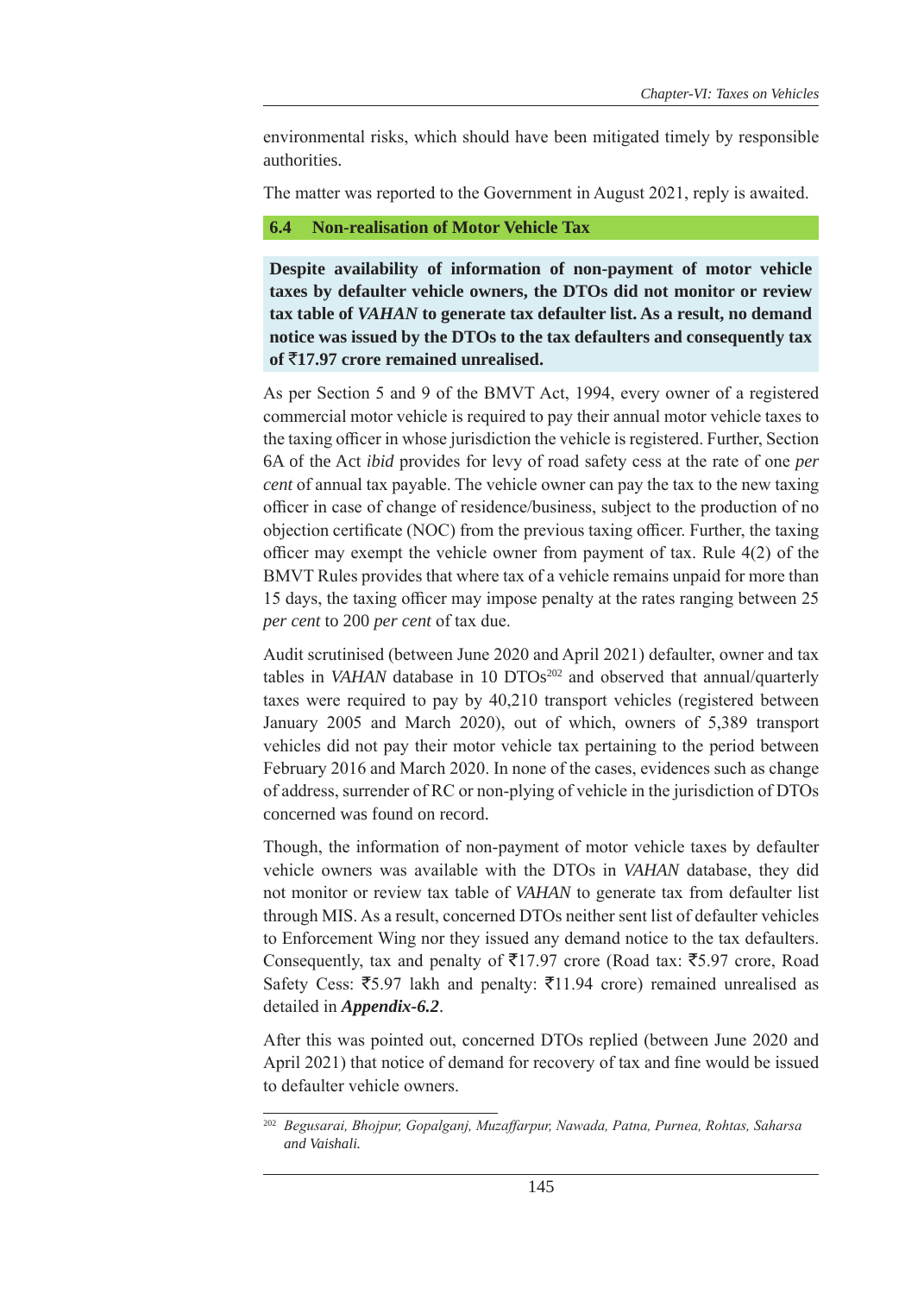The matter was reported to the Government in August 2021, reply is awaited.

**6.5 Availing of amnesty schemes by newly purchased unregistered vehicles**

**Irregular availing of amnesty scheme by owners of vehicles registered**  after notification of amnesty scheme resulted in loss of revenue of  $\bar{c}1.51$ **crore.**

The Transport Department notified (July 2017) Amnesty scheme for tax defaulter registered/unregistered commercial/goods carriage vehicles and tractors which are used in agriculture/commercial activities from 05 July 2017 to 04 January 2018 which was further extended till 30 June 2018. The scheme provided that:

- (i) Tax defaulter registered/unregistered tractor-trailers, which are used in agricultural/commercial activities, shall be registered/regulated on deposit of lump sum amount of  $\overline{5}25,000$  only within the period of six months from the date of issuance of the notification.
- (ii)All other types of registered/unregistered commercial/goods carriage vehicles, which are tax defaulters, shall be registered/regulated and the certificate case thereon shall be withdrawn, on deposit of payable tax with 25 *per cent* penalty within six months from the date of issuance of the notification.

The Transport Department further notified (November 2019) second amnesty scheme for tax defaulter registered/unregistered tractor-trailers and all other types of commercial and goods carriage vehicles. It was applicable to those vehicles, which were tax defaulters on 15 November 2019 for last one year. Under this scheme, in case of tractor-trailers lumpsum amount of  $\overline{525,000}$  was to be paid and in case of other vehicles due tax and 30 per cent penalty was to be paid.

Audit scrutinised (between October 2020 and March 2021) the owner and tax table of *VAHAN* database in four DTOs<sup>203</sup> and observed that 662 vehicles (571tractors, 13-three-wheelers, 32-Light Goods Vehicle (LGV), 6-Maxi Cab, and 40-E-rickshaw), registered (between July 2017 and March 2020) under the Amnesty scheme, were those which were purchased (between 7 July 2017 and 12 February 2020) after the date of notification of this scheme. Thus, these vehicles were not tax defaulters as these were purchased after the date of notification of Amnesty scheme. However, owners of tractors unduly availed of the benefit of this scheme by paying a lump sum amount of  $\overline{525,000}$  instead of 4.5 *per cent* of sale value of vehicles as per section 7(8) of the BMVT Act along with leviable penalty. The owners of other class of vehicles availed of this scheme after payment of due tax and penalty of 25 *per cent* only instead

<sup>203</sup> *Bhojpur, Nawada, Rohtas and Saharsa*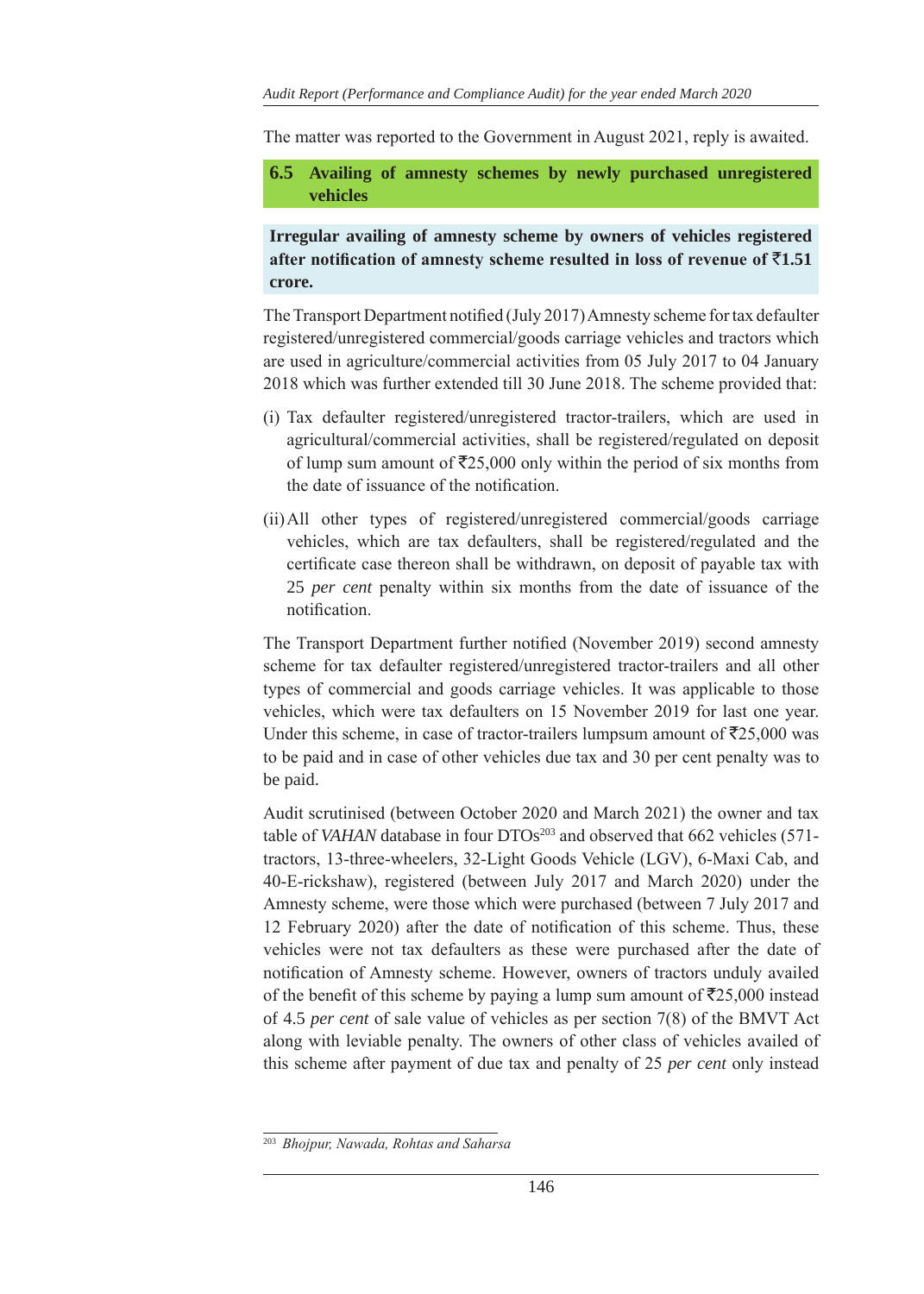of leviable penalty of upto 200 *per cent* as per Rule 4 (2) of the BMVT Rules 1994. This resulted in loss of revenue for `1.51 crore *Appendix-6.3***.**

After this was pointed out, concerned DTOs replied that due to absence of validation check in *VAHAN* software, these vehicles were registered under amnesty scheme. The DTO, Nawada further stated that necessary action would be taken after issuing notice to all authorised dealers.

The matter was reported to the Government in August 2021, reply is awaited.

**6.6 Assignment of registration mark without realisation of One Time Tax**

**The DTOs concerned did not ensure realisation of due tax of**  $\bar{\tau}$ **1.44 crore at the time of acceptance of application and consequent generation of registration mark in** *VAHAN-***2.0.**

Section 7(8) and Section 5 of the Bihar Motor Vehicle Taxation (BMVT) Act, 1994 as amended from time to time, provides that One Time Tax (OTT) for the lifetime shall be levied at the prescribed rates on the cost of the vehicles. Further Rule 4(2) of BMVT Rules 1994 provides for levy of penalty ranging between 25 and 200 *per cent* of the tax due in case of non-payment of tax within 15 days of due date.

Audit scrutinised (between October 2020 and March 2021) owner and tax table of *VAHAN* database in four DTOs<sup>204</sup> and observed that out of 1,14,308 test-checked OTT paying Commercial vehicles, owners of 319 motor vehicles (150 Tractors, 44 three-wheelers, 12 LGV, 14 maxi/cab/two-wheeler and 99 E-rickshaw) did not pay OTT at the time of their registration between April 2016 to February 2020. Though no certificate of registration was found issued to them due to non-payment of applicable OTT, their application for registration were accepted and processed to generate a registration mark in *VAHAN-*2.0. Audit observed that the information of non-payment of OTT was available with the DTOs in *VAHAN* database, however, the concerned DTOs did not levy penalty and institute certificate case to recover the OTT. This resulted into non-realisation of OTT for  $\bar{\tau}$ 1.44 crore including leviable penalty as detailed in *Appendix-6.4*. Moreover, plying of these vehicles without proper registration certificate cannot be ruled out which was a matter of concern for public safety and security as these unregistered vehicles may be used for illegal activities.

On being pointed out, concerned DTOs stated (October 2020 and March 2021) that notice of demand would be issued to realise the outstanding revenue.

The matter was reported to the Government in August 2021, reply is awaited.

<sup>204</sup> *Bhojpur, Nawada, Rohtas and Saharsa*